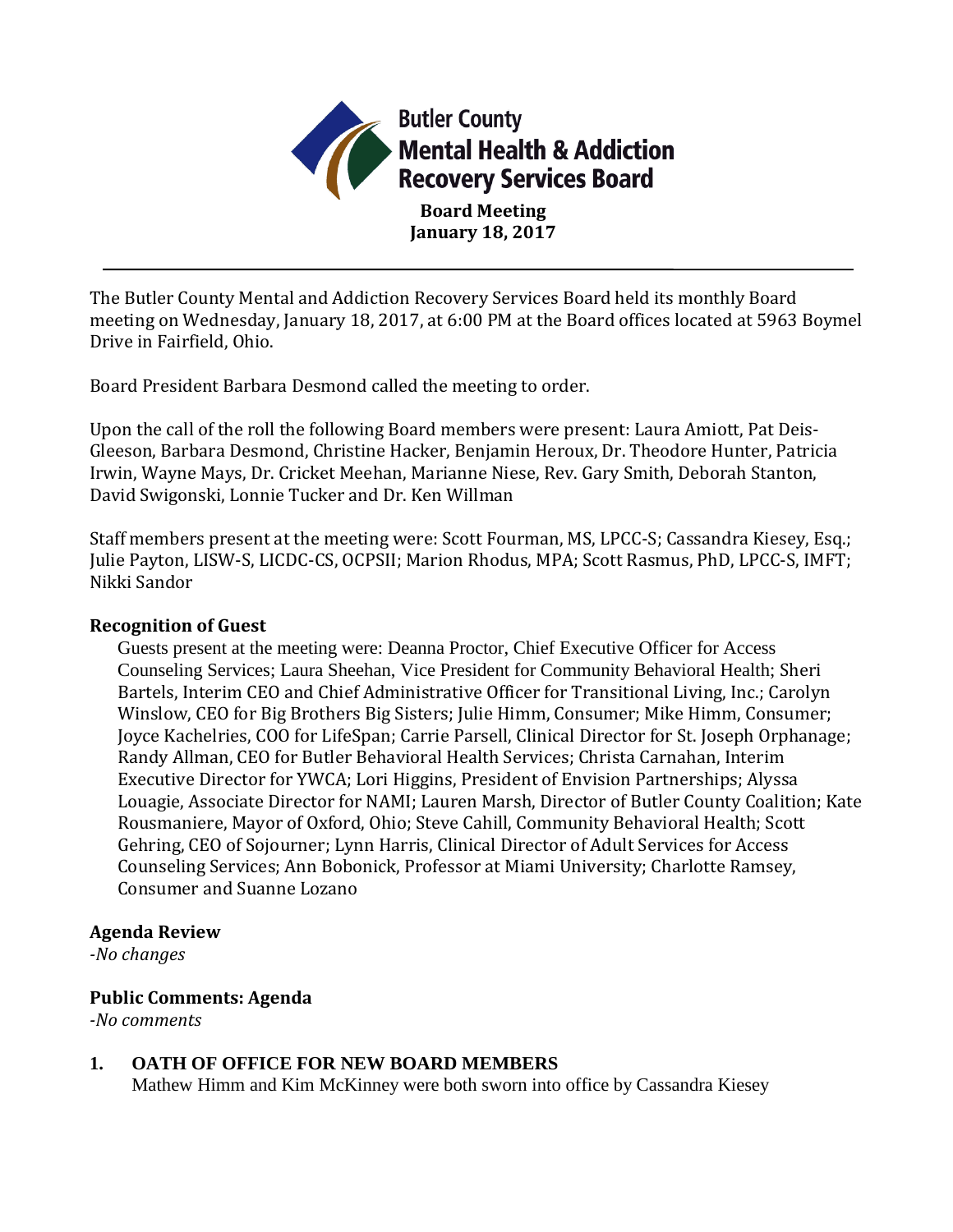# **2. ENVISION PARTERNSHIPS PRESENTATION**

Lori Higgins, President of Envision Partnerships, provided an overview of what programs and services Envision Partnerships provides for the residents of Butler County.

# **3. COMMUNICATIONS/ANNOUNCEMENTS**

# **A. Board Correspondence**

- a. TLC and Sojourner merged on January 1, 2017. TLC and Sojourner are now under the umbrella of the Community Health Alliance. Scott Gehring is the CEO of Community Health Alliance, Kathy Becker has retired so Sheri Bartels is the Clinical Director for TLC and Sherrie Kleinholtz is the Clinical Director of Sojourner. Dr. Rasmus will be meeting with the Community Health Alliance Board President and Scott Gehring on a regular monthly basis to monitor the merger and discuss any issues.
- b. **YWCA –** Christa Carnahan is the Interim Director.

## **B. Board President Report**

Ms. Desmond, Board President, provided an overview of what the Board and Board staff have accomplished in the last year. See page 6 and 7 for a full report.

## **C. Executive Directors Report**

Dr. Rasmus presented an Executive Director report and provided an overview of the following topics:

- a. Developing a Better Understanding: Community Violence and Mental Illness
- *b.* Overview of the article: *How Social Isolation is Killing Us*
- *c.* Overview of the article: *Community Bands Together, Oxford Gets New Mental Health Center*
- d. Provider Health Metrics Metrics have been reviewed for each one of our providers and are being reviewed with the providers and their boards.
- e. BH Redesign The manual is due to be finalized in February or March. 24 hours of Certified Coder training instructed by Butler Tech will begin February 21st.
- f. Peer Support Training 18 people plan to complete the peer support training. They will take an exam following the training sessions in order to be certified. A supervisor's peer support training will need to take place in order for peer supporter to bill for this new service. Once that has been completed funds will need to be identified to be used for subsidy dollars until Medicaid kicks in on July 1, 2017.
- g. Oxford Counseling Center Open House Tuesday, February 7th
- h. Legislative Day Annual OACBHA meeting took place on Tuesday, January 31st and meetings with legislatures occurred afterwards.

# **4. MINUTES**

# **November Board Meeting Minutes and Executive Committee Meeting Minutes and January ARS and MH Committee Meeting Minutes**

*Ms. Deis-Gleeson motioned to approve the November Board Meeting Minutes, November Executive Committee Meeting Minutes and the January ARS and MH Committee Meeting Minutes. Dr. Hunter seconded the motion. The vote carried the motion.*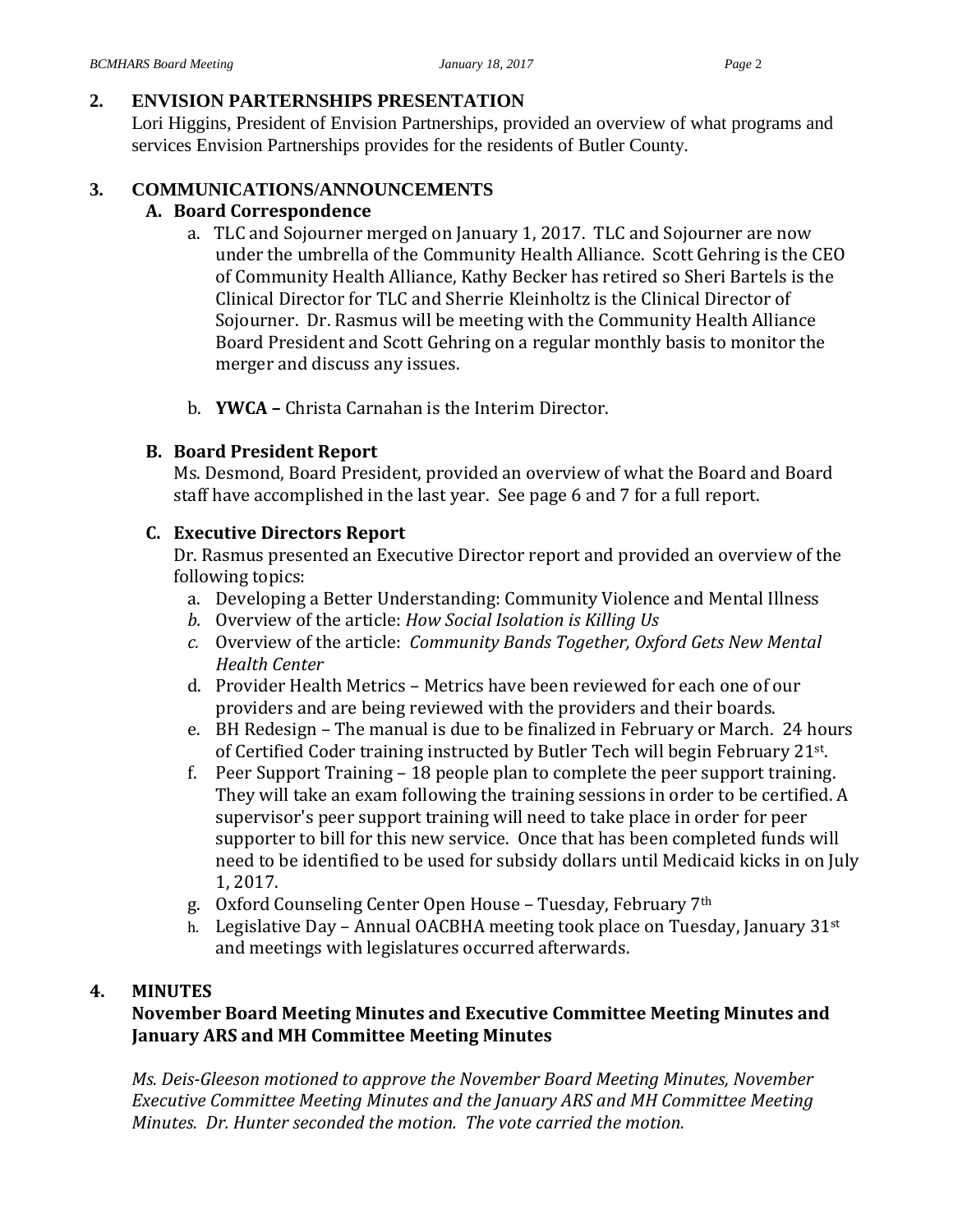## **5. ADDICTION RECOVERY SERVICES COMMITTEE**

Dr. Willman provided an overview of the January Addiction Recovery Committee meeting that was held on January 10, 2017. See these minutes for more detail.

### **6. MENTAL HEALTH COMMITTEE**

Mr. Mays provided an overview of the January Mental Health Committee meeting that was held on January 11, 2017. See these minutes for more detail.

## **7. NEW BUSINESS**

## **A. Board Training**

There will be two opportunities for Board members to attend the required annual Board training. The trainings will take place on February 23rd from 6:00-7:30 pm with Dr. Shawn Ryan and March 23rd from 4:00–5:30 pm with Dr. Jeffrey Goldsmith.

#### **B. Board Terms**

Six Board members have terms coming to an end on June 30, 2017. Those Board members will need to decide if they want to continue and if so they will need to fil out a new application to be submitted to the state or county commissioners.

## **C. Financial Reports**

Mr. Rhodus provided an overview of the September financial reports which showed that with 25% of the fiscal year expired we have received 35% in revenues and have used 25% of board administration funds. The October financial report shows that with 33% of the fiscal year expired we have received 39% in revenues and have used 31% of board administration funds.

*Ms. Amiott motioned to approve the September and October Financial Reports. Ms. Stanton seconded the motion. The vote carried the motion.*

## **D. Audit Summary**

The Audit Summary for Butler Behavioral Health Services indicated a "qualified" or "modified" audit result. In this case, a Board resolution is needed to approve the exception to Generally Accepted Accounting Principles (GAAP) for this audit.

*Ms. Stanton motioned to approve the Audit Summary for Butler Behavioral Health Services. Ms. Hacker seconded the motion and Mr. Tucker abstained. The vote carried the motion.*

## **E. Yellow Sheet and Budget Revisions**

Ms. Payton provided an overview of the proposed increase in allocations for Access Counseling Services in the amount of \$10,000 for non-Medicaid intensive outpatient treatment services and \$40,000 for adolescent treatment services. Another proposed increase in allocations in the amount of \$20,000 for Envision Partnerships is for Drug Free Workplace services. The final proposed increase in allocations in the amount of \$40,688 is for Community Behavioral Health for an all-day treatment program at the jail for services and \$314,000 for Addiction Treatment Program (ATP) for drug court clients.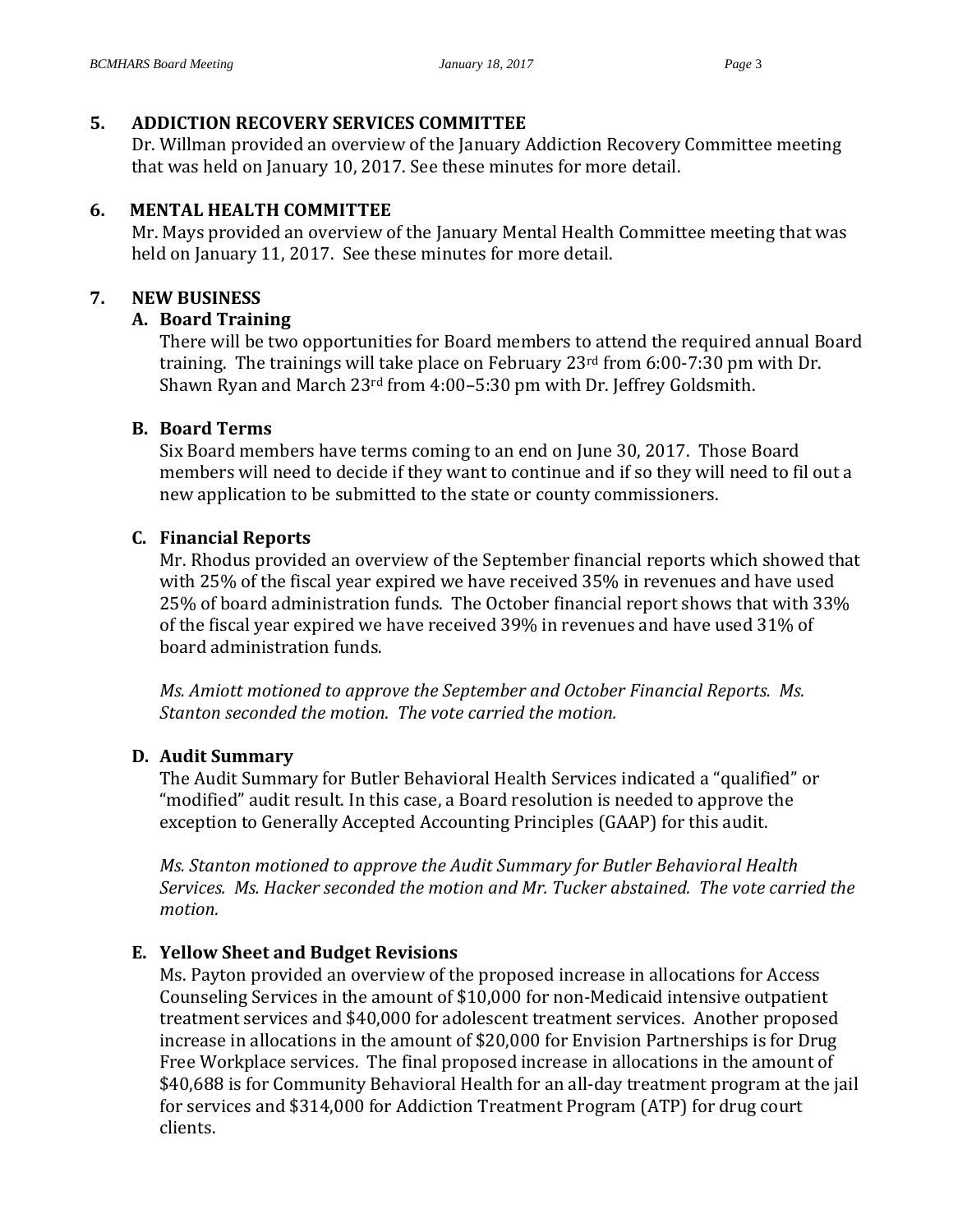*Mr. Swigonski motioned to approve the increased allocations and budget revisions in the amount of \$10,000 and \$40,000 for Access Counseling, \$20,000 for Envision Partnerships and \$40,688 and \$314,000 for Community Behavioral Health. Mr. Tucker seconded the motion. The vote carried the motion.*

## **F. Consumer Rights and Grievance Procedure**

The Consumer Rights and Grievance Procedure has been updated with a change in a few definitions, the general protocol and a few spelling corrections.

*Mr. Heroux motioned to approve the Consumer Rights and Grievance Procedure. Ms. Stanton seconded the motion. The vote carried the motion.*

## **G. Drug Free Workplace and Alcohol and Drug Abuse Policy**

There has been a modification to include a zero tolerance for illicit drug use in the workplace, including the recreational use of marijuana, as well as the use of prescribed medical marijuana and the appropriate use of medical marijuana when such use impairs the employee's ability to effectively and safely perform his/her job responsibilities, or when medical marijuana is abused in a manner contrary to the prescription, or to applicable law.

*Mr. Himm motioned to approve the modification in the Drug Free Workplace and Alcohol and Drug Abuse Policy section of the personnel policy manual. Ms. Hacker seconded the motion. The vote carried the motion.*

## **H. Christina Shaynak-Diaz Contract**

The Christina Shaynak-Diaz contract is for specifically for consultation on HIPAA, Medicaid and Third Party Insurance matters as well as Board trainings to support education in these areas. The total sum of this contract is not to exceed \$2,000.

*Ms. Amiott motioned to approve the Christina Shaynak-Diaz contract up to \$2,000. Mr. Tucker seconded the motion. The vote carried the motion.*

## **I. CORSA/Fair Ave Repair Contract**

The Board's N. Fair Ave. Facility Repair contract with Saurber Construction in the amount of \$12,015 was presented for approval of the Board to complete the facility repair work after leaks were fixed and mold was removed.

*Mr. Tucker motioned to approve the Fair Ave Repair contract in the amount of \$12,015. Reverend Smith seconded the motion. The vote carried the motion.*

## **J. Strategic Plan – IT Section**

Mr. Mays provided an overview of the IT section of the strategic plan. He noted that 2.5 (36%) objectives have been completed and 4.5 (64%) objectives are ongoing. There were no "not started" objectives listed for this area of the strategic plan.

## **K. Evaluation of November Board Meeting**